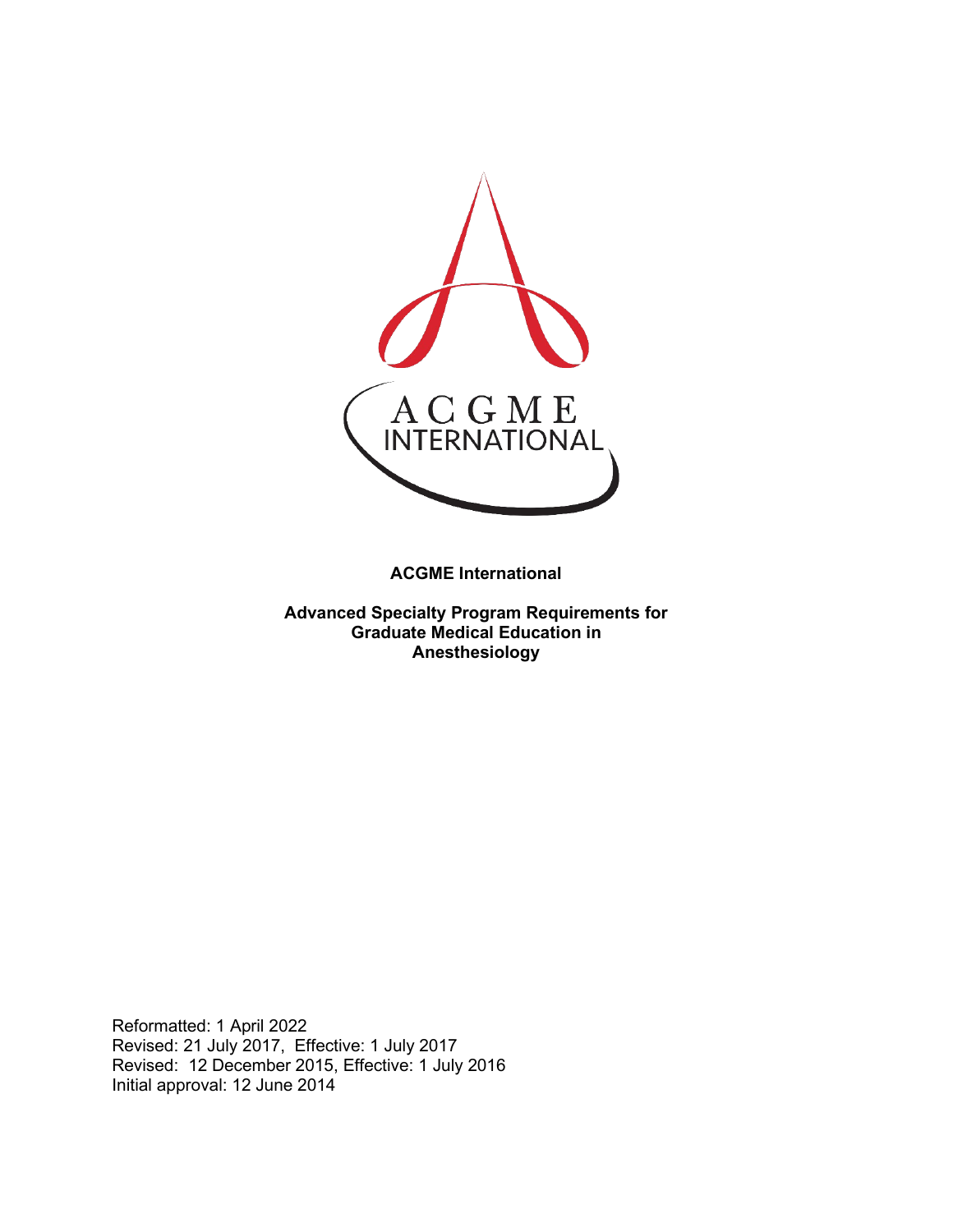#### **ACGME International Specialty Program Requirements for Graduate Medical Education in Anesthesiology**

#### **Int. Introduction**

*Background and Intent: Programs must achieve and maintain Foundational Accreditation according to the ACGME-I Foundational Requirements prior to receiving Advanced Specialty Accreditation. The Advanced Specialty Requirements noted below complement the ACGME-I Foundational Requirements. For each section, the Advanced Specialty Requirements should be considered together with the Foundational Requirements.*

#### **Int. I. Definition and Scope of the Specialty**

The hospital-based ancillary specialty of anesthesiology includes the assessment of, consultation for, and preparation of patients for anesthesia; relief and prevention of pain during and following surgical, obstetric, therapeutic, and diagnostic procedures; monitoring and maintenance of normal physiology during the peri-operative period; management of critically ill patients; diagnosis and treatment of acute, chronic, and cancer-related pain; clinical management and teaching of cardiac and pulmonary resuscitation; evaluation of respiratory function and application of respiratory therapy; conducting of clinical and basic science research; and, supervision, teaching, and evaluation of performance of personnel, both medical and paramedical, involved in peri-operative care.

#### **Int. II. Duration of Education**

- Int. II.A. The educational program in anesthesiology must be 36 or 48 months in length.
- Int.II.A.1. The program may include an additional 12 months of education in the fundamental skills of medicine.

### **I. Institution**

#### **I.A. Sponsoring Institution**

I.A.1. The institution sponsoring an accredited program in anesthesiology must also sponsor ACGME-I-accredited residencies in at least the specialties of general surgery and internal medicine.

#### **I.B. Participating Sites**

See International Foundational Requirements, Section I.B.

#### **II. Program Personnel and Resources**

#### **II.A. Program Director**

II.A.1. The program director must ensure the residency program has a written policy and an educational program regarding substance abuse as it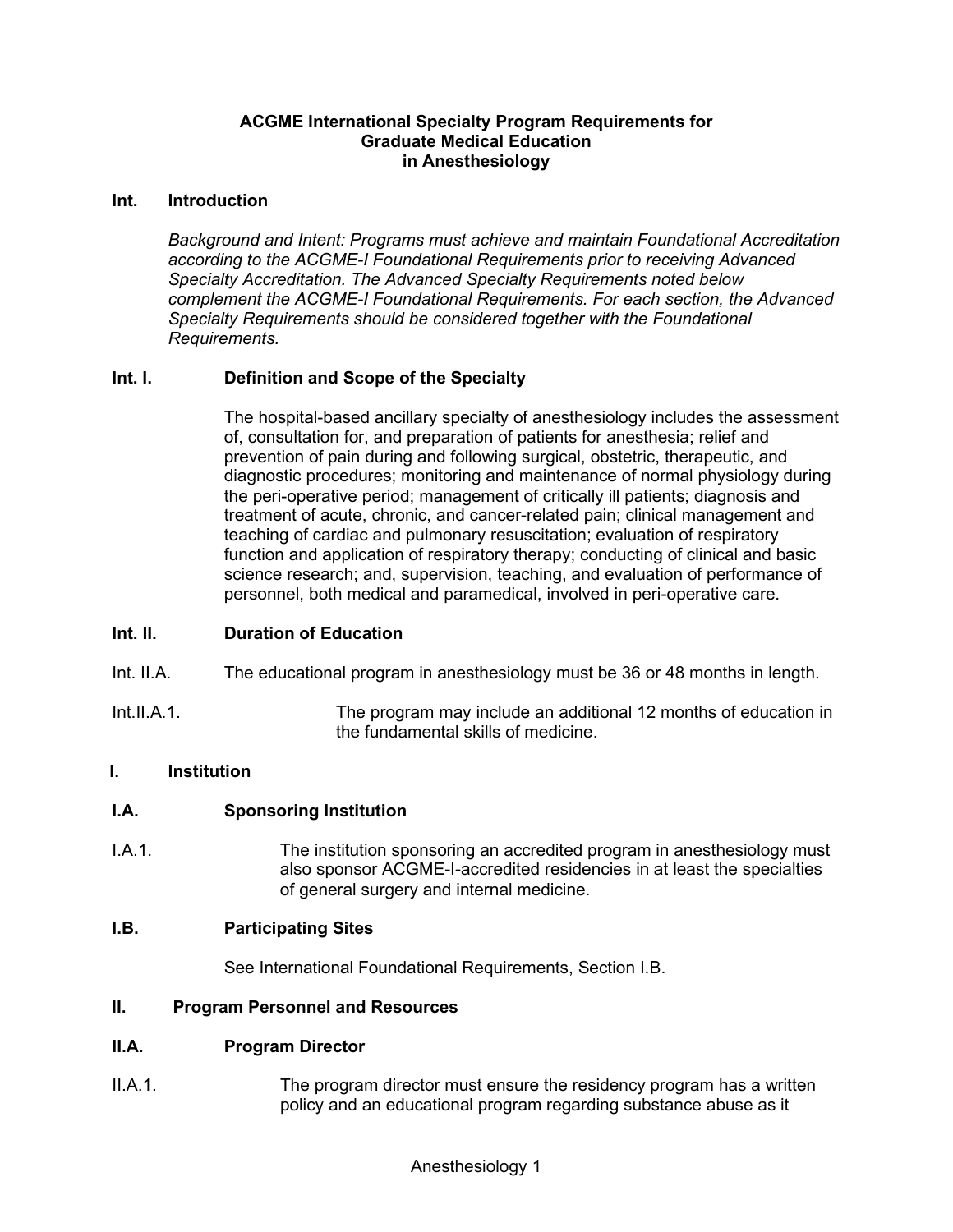relates to physician well-being that specifically address the needs of anesthesiology.

### **II.B. Faculty**

II.B.1. The faculty must include individuals who have specialized expertise in the subspecialties of anesthesiology, including critical care, obstetric anesthesia, pediatric anesthesia, neuroanesthesia, cardiothoracic anesthesia, and pain medicine.

### **II.C. Other Program Personnel**

See International Foundational Requirements, Section II.C.

#### **II.D. Resources**

II.D.1. The participating site(s) must have a wide spectrum of disease processes and surgical procedures available to provide each resident with broad exposure to different types of anesthetic management within the program.

#### **III. Resident Appointment**

#### **III.A. Eligibility Criteria**

| III.A.1. | Residents must have successfully completed 12 months of a broad-based |
|----------|-----------------------------------------------------------------------|
|          | clinical program (PGY-1) that is:                                     |

- III.A.1.a) accredited by ACGME-I, the ACGME, or the Royal College of Physicians and Surgeons of Canada located in Canada in preliminary general surgery, preliminary internal medicine, or the transitional year; or,
- III.A.1.b) at the discretion of the Review Committee-International, a program for which a governmental or regulatory body is responsible for maintenance of a curriculum providing clinical and didactic experiences to develop competence in the fundamental clinical skills of medicine; or,
- III.A.1.b).(1) A categorical residency that accepts candidates from these programs must complete an evaluation of each resident's fundamental clinical skills within six weeks of matriculation and must provide remediation to residents as needed.
- III.A.1.c) integrated into the residency where the program director must oversee and ensure the quality of didactic and clinical education.
- III.A.2. The PGY-1 must be completed in a structured program in which residents are educated in high-quality medical care based on scientific knowledge, evidence-based medicine, and sound teaching by qualified educators.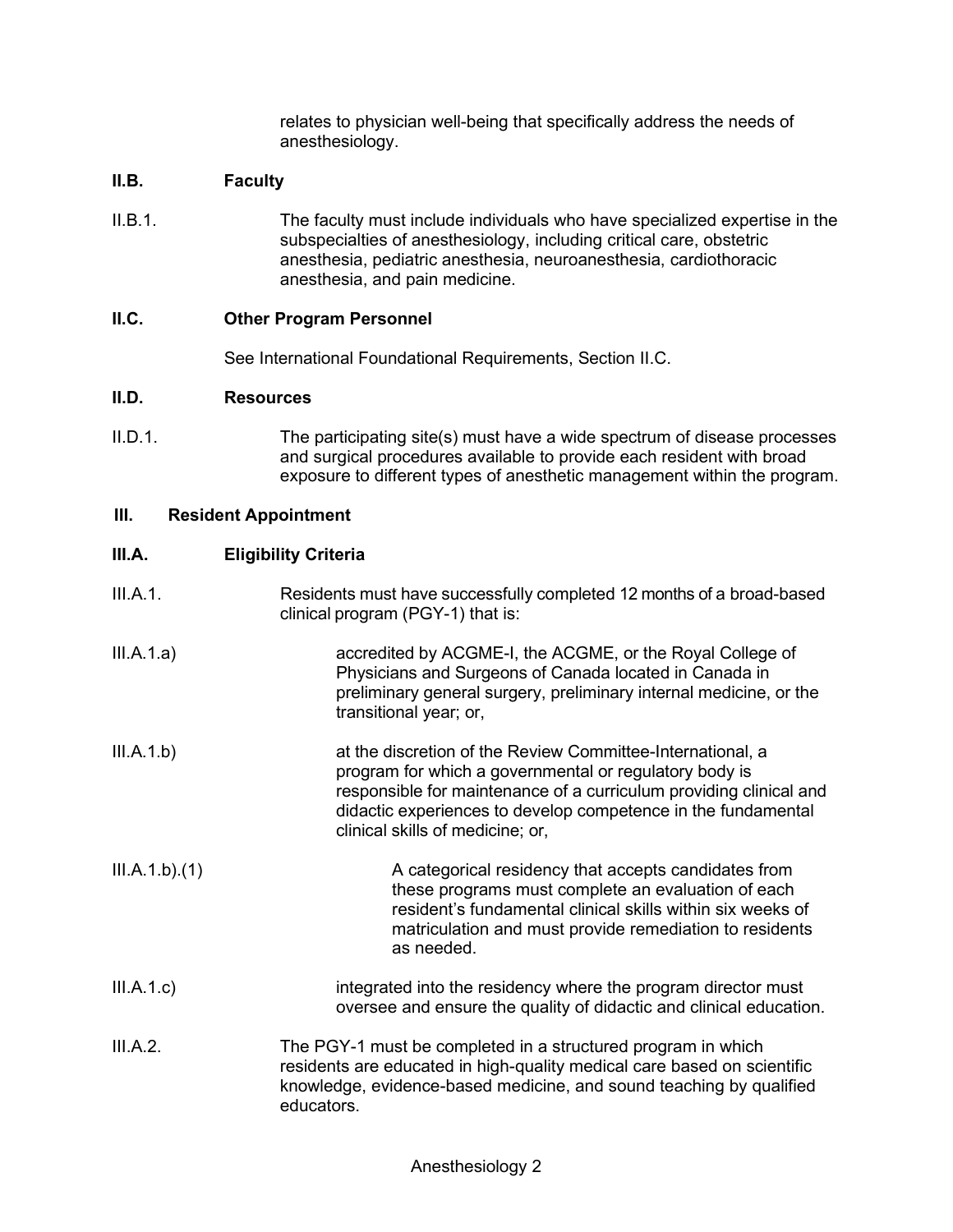| III.A.3.   | With appropriate supervision, PGY-1 residents must have first-contact<br>responsibility for evaluation and management for all types and acuity<br>levels of patients.        |
|------------|------------------------------------------------------------------------------------------------------------------------------------------------------------------------------|
| III.A.4.   | PGY-1 residents must have responsibility for decision-making and direct<br>patient care in all settings, to include writing orders, progress notes, and<br>relevant records. |
| III.A.5.   | Residents must develop competence in the following fundamental<br>clinical skills during the PGY-1:                                                                          |
| III.A.5.a) | obtaining a comprehensive medical history;                                                                                                                                   |
| III.A.5.b) | performing a comprehensive physical examination;                                                                                                                             |
| III.A.5.c) | assessing a patient's medical condition;                                                                                                                                     |
| III.A.5.d) | making appropriate use of diagnostic studies and tests;                                                                                                                      |
| III.A.5.e) | integrating information to develop a differential diagnosis; and,                                                                                                            |
| III.A.5.f) | developing, implementing, and evaluating a treatment plan.                                                                                                                   |
| III.B.     | <b>Number of Residents</b>                                                                                                                                                   |

See International Foundational Requirements, Section III.B.

# **III.C. Resident Transfers**

See International Foundational Requirements, Section III.C.

# **III.D. Appointment of Fellows and Other Learners**

See International Foundational Requirements, Section III.D.

# **IV. Specialty-Specific Educational Program**

| IV.A. | <b>ACGME-I Competencies</b> |
|-------|-----------------------------|
|-------|-----------------------------|

- IV.A.1. The program must integrate the following ACGME-I Competencies into the curriculum.
- IV.A.1.a) Professionalism
- IV.A.1.a).(1) Residents must demonstrate a commitment to professionalism and an adherence to ethical principles**.** Residents must demonstrate:
- IV.A.1.a).(1).(a) compassion, integrity, and respect for others;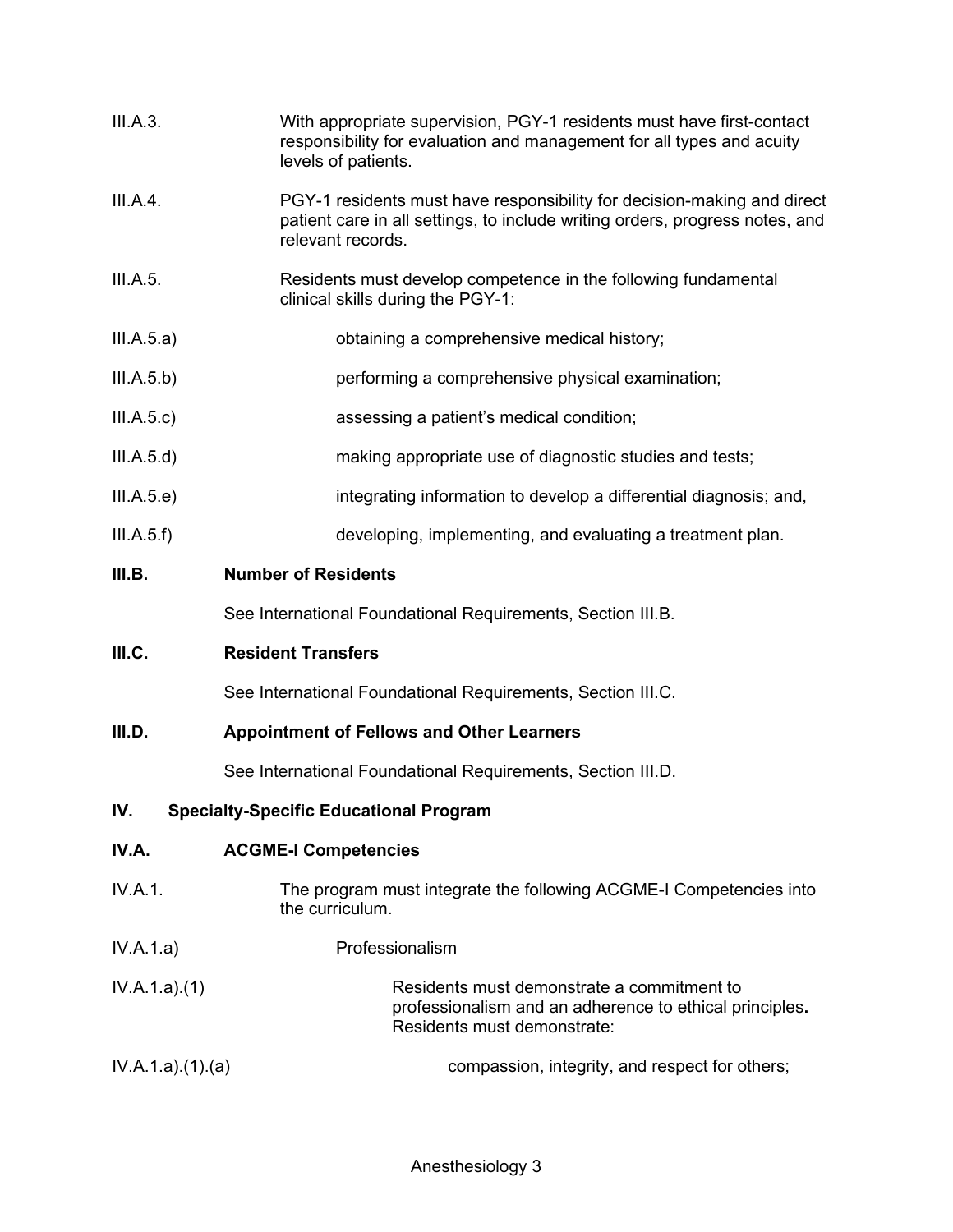| IV.A.1.a)(1)(b) | responsiveness to patient needs that supersedes<br>self-interest;                                                                                                                                                                                                                   |
|-----------------|-------------------------------------------------------------------------------------------------------------------------------------------------------------------------------------------------------------------------------------------------------------------------------------|
| IV.A.1.a)(1)(c) | respect for patient privacy and autonomy;                                                                                                                                                                                                                                           |
| IV.A.1.a)(1)(d) | accountability to patients, society and the<br>profession; and,                                                                                                                                                                                                                     |
| IV.A.1.a)(1)(e) | sensitivity and responsiveness to a diverse patient<br>population, including to diversity in gender, age,<br>culture, race, religion, disabilities, and sexual<br>orientation.                                                                                                      |
| IV.A.1.b)       | <b>Patient Care and Procedural Skills</b>                                                                                                                                                                                                                                           |
| IV.A.1.b)(1)    | Residents must provide patient care that is compassionate,<br>appropriate, and effective for the treatment of health<br>problems and the promotion of health. Residents must<br>demonstrate competence in:                                                                          |
| IV.A.1.b)(1)(a) | independent clinical decision-making and patient<br>care that exhibits sound clinical judgment in a wide<br>variety of clinical situations;                                                                                                                                         |
| IV.A.1.b)(1)(b) | functioning as a leader of peri-operative care<br>teams;                                                                                                                                                                                                                            |
| IV.A.1.b)(1)(c) | the key aspects of anesthesia, pre-operative<br>evaluation and immediate post-operative care of<br>surgical patients, and assessment and treatment of<br>critically ill patients and those with acute and<br>chronic pain;                                                          |
| IV.A.1.b)(1)(d) | managing acute post-operative pain, including<br>familiarity with patient-controlled intravenous<br>techniques, neuraxial blockade, and other pain-<br>control modalities;                                                                                                          |
| IV.A.1.b)(1)(e) | managing the specific needs of patients undergoing<br>diagnostic or therapeutic procedures outside of the<br>surgical suites;                                                                                                                                                       |
| IV.A.1.b)(1)(f) | managing problems of the geriatric population; and,                                                                                                                                                                                                                                 |
| IV.A.1.b)(1)(g) | maintaining a comprehensive anesthesia record for<br>each patient as an ongoing reflection of the drugs<br>administered, the monitoring employed, the<br>techniques used, the physiologic variations<br>observed, the therapy provided as required, and<br>the fluids administered. |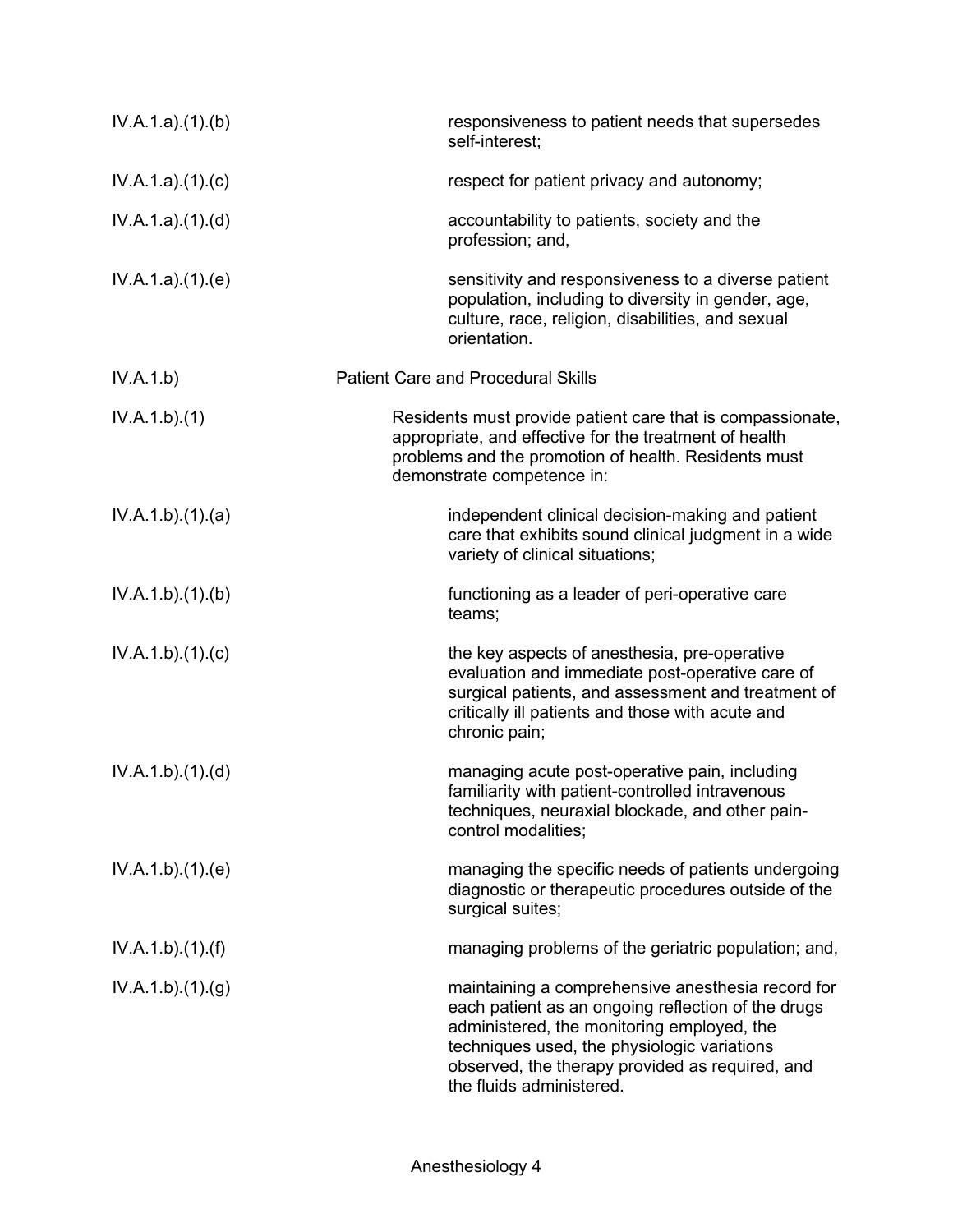| IV.A.1.c)                   | <b>Medical Knowledge</b>                                                                                                                                                                                                                                                                                                                     |
|-----------------------------|----------------------------------------------------------------------------------------------------------------------------------------------------------------------------------------------------------------------------------------------------------------------------------------------------------------------------------------------|
| $IV.A.1.c.$ (1)             | Residents must demonstrate knowledge of established<br>and evolving biomedical clinical, epidemiological, and<br>social-behavioral sciences, as well as the application of<br>this knowledge to patient care. Residents must<br>demonstrate knowledge of:                                                                                    |
| $IV.A.1.c.$ $(1).$ $(a)$    | planning and administering anesthesia care for<br>patients with more severe and complicated<br>diseases, as well as for patients who undergo more<br>complex surgical procedures;                                                                                                                                                            |
| IV.A.1.c)(1)(b)             | complex technology and equipment associated with<br>these practices;                                                                                                                                                                                                                                                                         |
| $IV.A.1.c$ ). $(1).$ (c)    | clinical anesthesiology and related areas of basic<br>science, as well as pertinent topics from other<br>medical and surgical disciplines;                                                                                                                                                                                                   |
| IV.A.1.c)(1).(d)            | practice management that addresses issues such<br>as operating room management, types of practice,<br>job acquisition, financial planning, contract<br>negotiations, billing arrangements, professional<br>liability, and legislative and regulatory issues;                                                                                 |
| IV.A.1.c.1(1).(e)           | management of the problems of the geriatric<br>population; and,                                                                                                                                                                                                                                                                              |
| $IV.A.1.c$ ). $(1)$ . $(f)$ | management of the specific needs of the<br>ambulatory surgical patient.                                                                                                                                                                                                                                                                      |
| IV.A.1.d)                   | Practice-based Learning and Improvement                                                                                                                                                                                                                                                                                                      |
| IV.A.1.d)(1)                | Residents must demonstrate the ability to investigate and<br>evaluate their care of patients, to appraise and assimilate<br>scientific evidence, and to continuously improve patient<br>care based on constant self-evaluation and lifelong<br>learning. Residents must develop skills and habits to be<br>able to meet the following goals: |
| IV.A.1.d.(1).(a)            | identify strengths, deficiencies, and limits in one's<br>knowledge and expertise;                                                                                                                                                                                                                                                            |
| IV.A.1.d.(1)(b)             | set learning and improvement goals;                                                                                                                                                                                                                                                                                                          |
| IV.A.1.d)(1)(c)             | identify and perform appropriate learning activities;                                                                                                                                                                                                                                                                                        |
| IV.A.1.d)(1)(d)             | systematically analyze practice using quality<br>improvement methods, and implement changes<br>with the goal of practice improvement;                                                                                                                                                                                                        |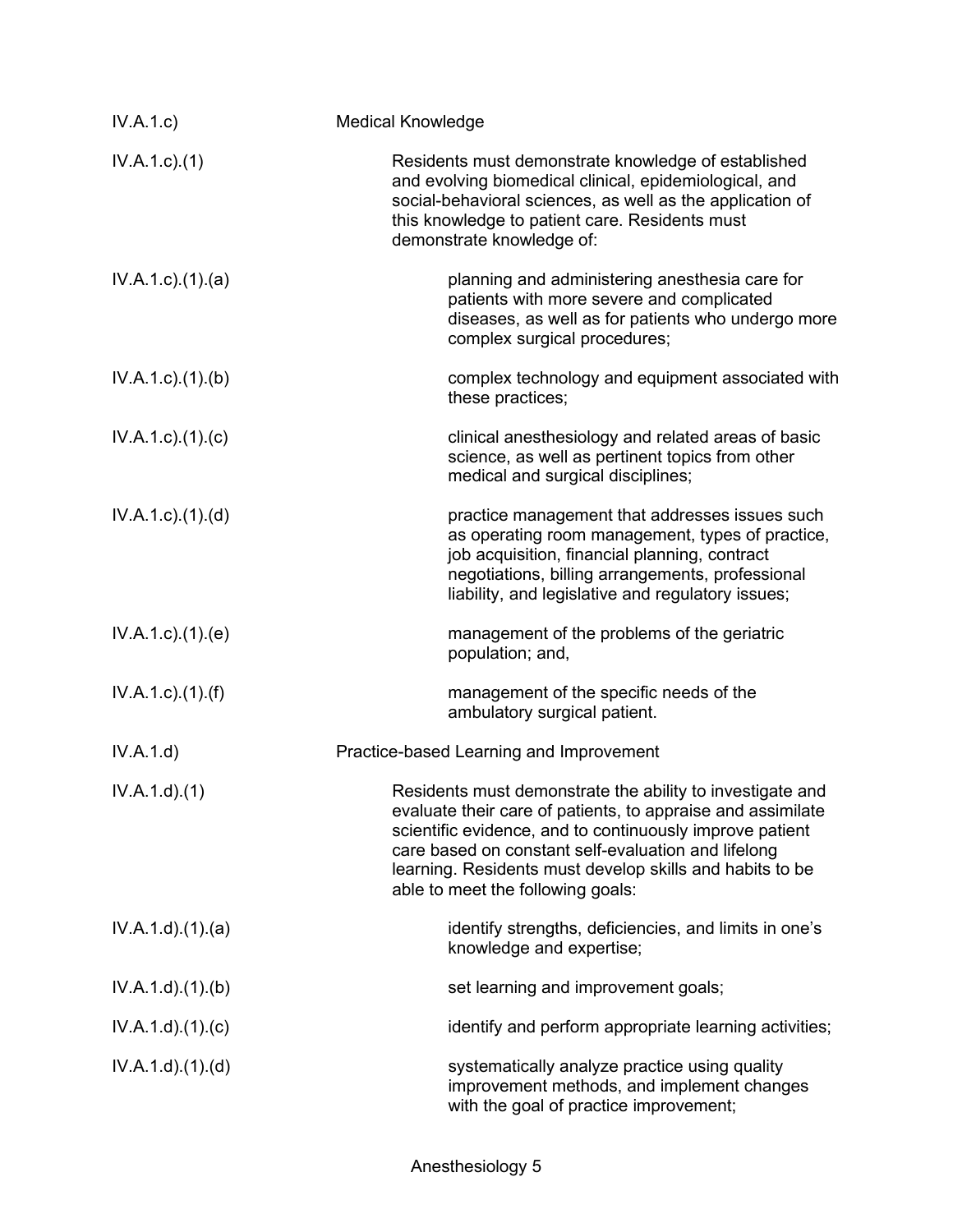| IV.A.1.d.(1).(e)       | incorporate formative evaluation feedback into daily<br>practice;                                                                                                                                                                                      |
|------------------------|--------------------------------------------------------------------------------------------------------------------------------------------------------------------------------------------------------------------------------------------------------|
| $IV.A.1.d$ . $(1).(f)$ | locate, appraise, and assimilate evidence from<br>scientific studies related to their patients' health<br>problems;                                                                                                                                    |
| IV.A.1.d).(1).(g)      | use information technology to optimize learning;<br>and,                                                                                                                                                                                               |
| IV.A.1.d)(1.(h))       | participate in the education of patients, patients'<br>families, students, other residents, and other health<br>professionals.                                                                                                                         |
| IV.A.1.e)              | Interpersonal and Communication Skills                                                                                                                                                                                                                 |
| IV.A.1.e).(1)          | Residents must demonstrate interpersonal and<br>communication skills that result in the effective exchange<br>of information and collaboration with patients, their<br>families, and health professionals. Residents must:                             |
| IV.A.1.e. (1). (a)     | communicate effectively with patients, patients'<br>families, and the public, as appropriate, across a<br>broad range of socioeconomic and cultural<br>backgrounds;                                                                                    |
| IV.A.1.e. (1)(b)       | communicate effectively with physicians, other<br>health professionals, and health-related agencies;                                                                                                                                                   |
| IV.A.1.e. (1). (c)     | work effectively as a member or leader of a health<br>care team or other professional group;                                                                                                                                                           |
| IV.A.1.e. (1). (d)     | act in a consultative role to other physicians and<br>health professionals; and,                                                                                                                                                                       |
| IV.A.1.e. (1). (e)     | maintain comprehensive, timely, and legible<br>medical records, if applicable.                                                                                                                                                                         |
| IV.A.1.f)              | <b>Systems-based Practice</b>                                                                                                                                                                                                                          |
| IV.A.1.f)(1)           | Residents must demonstrate an awareness of and<br>responsiveness to the larger context and system of health<br>care, as well as the ability to call effectively on other<br>resources in the system to provide optimal health care.<br>Residents must: |
| IV.A.1.f)(1)(a)        | work effectively in various health care delivery<br>settings and systems relevant to their clinical<br>specialty;                                                                                                                                      |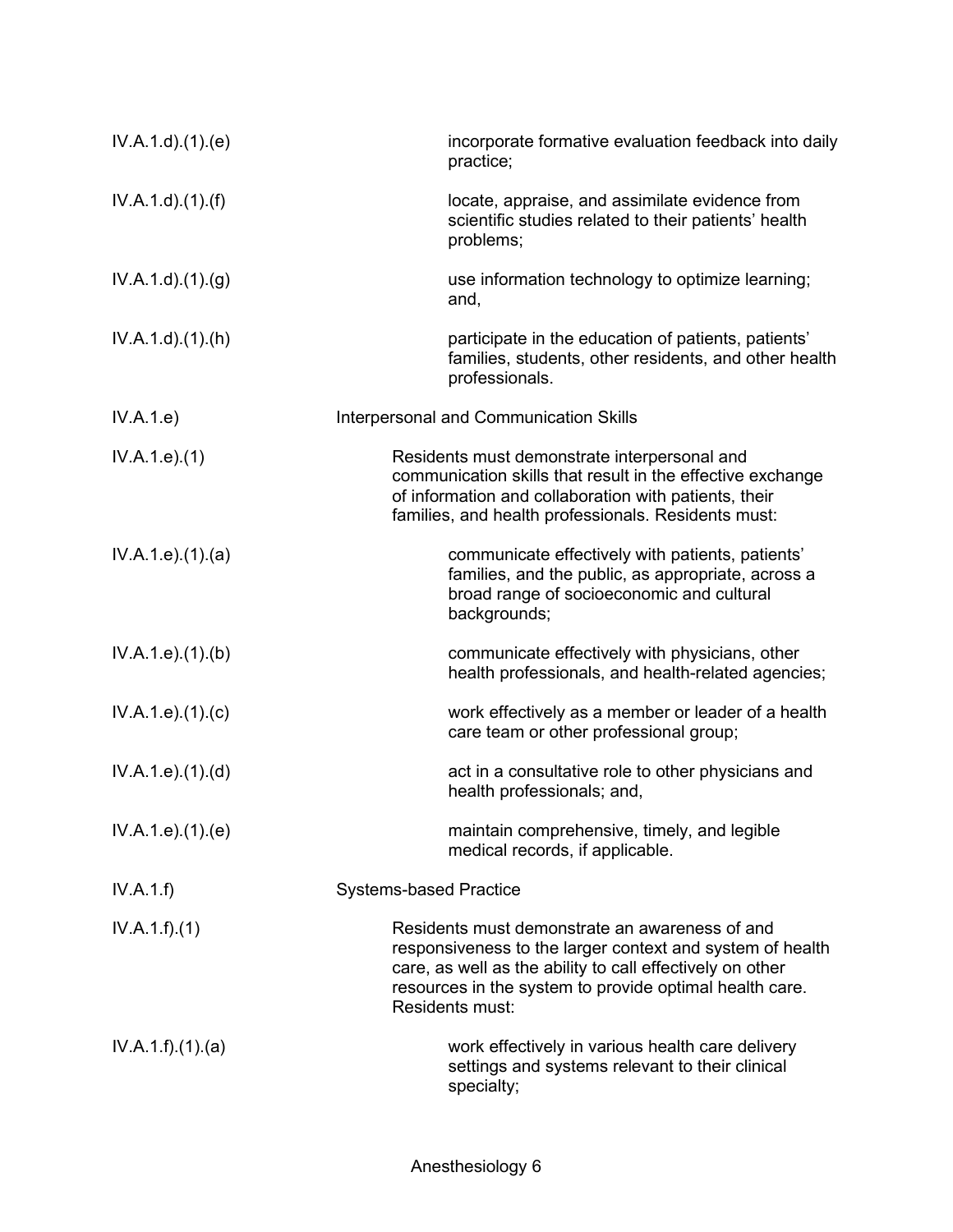| IV.A.1.f)(1)(b) |                                                   | coordinate patient care within the health care<br>system relevant to their clinical specialty;                                                                                                            |
|-----------------|---------------------------------------------------|-----------------------------------------------------------------------------------------------------------------------------------------------------------------------------------------------------------|
| IV.A.1.f)(1)(c) |                                                   | incorporate considerations of cost awareness and<br>risk-benefit analysis in patient and/or population-<br>based care as appropriate;                                                                     |
| IV.A.1.f)(1)(d) |                                                   | advocate for quality patient care and optimal patient<br>care systems;                                                                                                                                    |
| IV.A.1.f)(1)(e) |                                                   | work in interprofessional teams to enhance patient<br>safety and improve patient care quality; and,                                                                                                       |
| IV.A.1.f)(1)(f) |                                                   | participate in identifying system errors and<br>implementing potential systems solutions.                                                                                                                 |
| IV.B.           | <b>Regularly Scheduled Educational Activities</b> |                                                                                                                                                                                                           |
| IV.B.1.         |                                                   | If it includes an integrated PGY-1, the educational program must contain<br>regularly scheduled didactic sessions that enhance and correspond to the<br>residents' fundamental clinical skills education. |

- IV.B.2. There must be instruction in managing the specific needs of patients undergoing diagnostic or therapeutic procedures outside of the surgical suites.
- IV.B.3. There must be instruction in managing the specific needs of the ambulatory surgical patient.
- IV.B.4. There must be instruction in managing the problems of the geriatric population.
- IV.B.5. There should be instruction that encompasses clinical anesthesiology and related areas of basic science, as well as pertinent topics from other medical and surgical disciplines.

### **IV.C. Clinical Experiences**

- IV.C.1. If the program includes an integrated PGY-1, it must include a minimum of 11 months of direct patient care.
- IV.C.1.a) During the integrated PGY-1, each resident's experiences must include responsibility for patient care commensurate with that resident's ability.

IV.C.1.a).(1) Residents must have responsibility for decision-making and direct patient care in all settings, subject to review and approval by senior-level residents and/or attending physicians, to include planning care and writing orders, progress notes, and relevant records.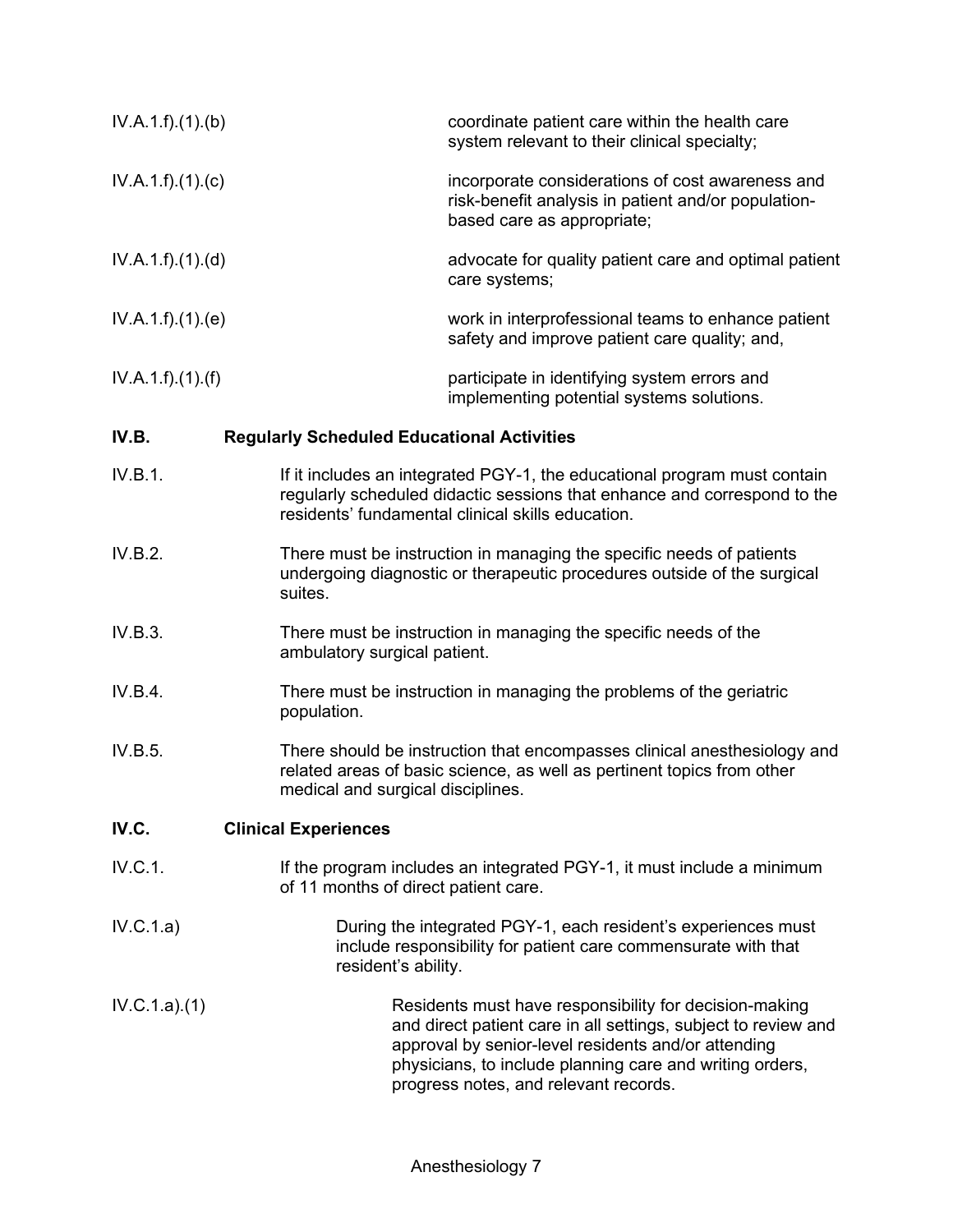| IV.C.1.b)    | At a minimum, 28 weeks of residents' clinical experience must be<br>in rotations provided by a discipline or disciplines that offer<br>fundamental clinical skills in the primary specialties, such as<br>emergency medicine, family medicine, general surgery, internal<br>medicine, obstetrics and gynecology, or pediatrics. |
|--------------|---------------------------------------------------------------------------------------------------------------------------------------------------------------------------------------------------------------------------------------------------------------------------------------------------------------------------------|
| IV.C.1.b)(1) | Subspecialty experiences, with the exception of critical<br>care unit experiences, must not be used to meet<br>fundamental clinical skills curriculum requirements.                                                                                                                                                             |
| IV.C.1.b)(2) | Each experience must be at minimum a four-week<br>continuous block.                                                                                                                                                                                                                                                             |
| IV.C.1.c)    | At a minimum, residents must have 140 hours of experience in<br>ambulatory care provided in family medicine or primary care<br>internal medicine, general surgery, obstetrics and gynecology, or<br>pediatrics.                                                                                                                 |
| IV.C.1.d)    | Residents must have a maximum of 20 weeks of elective<br>experiences.                                                                                                                                                                                                                                                           |
| IV.C.1.d)(1) | Elective rotations should be determined by the educational<br>needs of the individual resident.                                                                                                                                                                                                                                 |
| IV.C.2.      | The educational program in anesthesiology must consist of experiences<br>in:                                                                                                                                                                                                                                                    |
| IV.C.2.a)    | basic and advanced anesthesia that includes all aspects of peri-<br>operative care; and,                                                                                                                                                                                                                                        |
| IV.C.2.b)    | evaluation and management during the pre-, intra-, and post-<br>operative periods.                                                                                                                                                                                                                                              |
| IV.C.3.      | The program must provide initial rotations in surgical anesthesia, critical<br>care medicine, and pain medicine.                                                                                                                                                                                                                |
| IV.C.3.a)    | Experience in these rotations must emphasize the fundamental<br>aspects of anesthesia, pre-operative evaluation and immediate<br>post-operative care of surgical patients, and assessment and<br>treatment of critically ill patients and those with acute and chronic<br>pain.                                                 |
| IV.C.3.b)    | These clinical experiences should also be distributed throughout<br>the curriculum to provide progressive responsibility to residents in<br>the later stages of the curriculum.                                                                                                                                                 |
| IV.C.4.      | Residents must have a minimum of:                                                                                                                                                                                                                                                                                               |
| IV.C.4.a)    | four months of distinct progressive rotations in critical care<br>medicine;                                                                                                                                                                                                                                                     |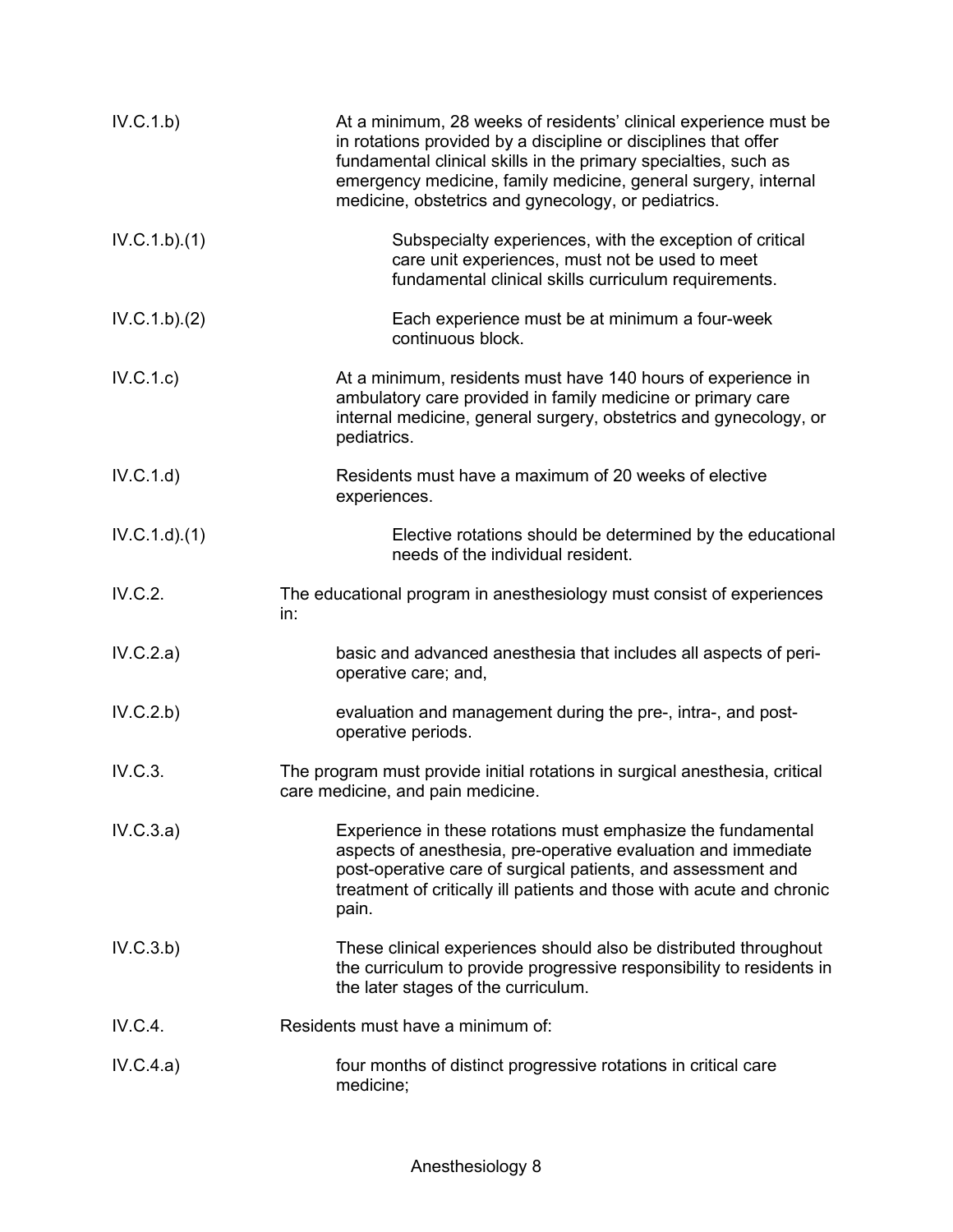| IV.C.4.a)(1) | During at least two of the required four months of critical<br>care medicine, faculty anesthesiologists experienced in the<br>practice and teaching of critical care must be actively<br>involved in the care of the critically ill patients and the<br>educational activities of the residents. |
|--------------|--------------------------------------------------------------------------------------------------------------------------------------------------------------------------------------------------------------------------------------------------------------------------------------------------|
| IV.C.4.a)(2) | No more than two months of critical care medicine must<br>occur during the PGY-1.                                                                                                                                                                                                                |
| IV.C.4.a)(3) | Overall, these experiences must take place in units<br>providing care for both men and women in which the<br>majority of patients have multisystem disease.                                                                                                                                      |
| IV.C.4.a)(4) | Each critical care medicine rotation should be at least one<br>month in duration, with progressive patient care<br>responsibility in advanced rotations.                                                                                                                                         |
| IV.C.4.b)    | three months in pain medicine, to include:                                                                                                                                                                                                                                                       |
| IV.C.4.b)(1) | at least one month in an acute peri-operative pain<br>management rotation;                                                                                                                                                                                                                       |
| IV.C.4.b)(2) | at least one month in a rotation for the assessment and<br>treatment of inpatients and outpatients with chronic pain<br>problems; and,                                                                                                                                                           |
| IV.C.4.b)(3) | at least one month of regional analgesia experience in pain<br>medicine.                                                                                                                                                                                                                         |
| IV.C.4.c)    | two identifiable one-month rotations each in obstetric anesthesia,<br>pediatric anesthesia, neuroanesthesia, and cardiothoracic<br>anesthesia;                                                                                                                                                   |
| IV.C.4.d)    | one month in a pre-operative evaluation clinic for evaluation prior<br>to elective surgical procedures; and,                                                                                                                                                                                     |
| IV.C.4.e)    | one half-month caring for patients immediately after anesthesia in<br>the post-anesthesia care unit with responsibilities for management<br>of pain, hemodynamic changes, and emergencies related to the<br>unit.                                                                                |
| IV.C.5.      | Each resident must maintain current certification in advanced cardiac life<br>support (ACLS).                                                                                                                                                                                                    |
| IV.C.6.      | Each resident must have the following minimum clinical experiences:                                                                                                                                                                                                                              |
| IV.C.6.a)    | caring for patients undergoing vaginal delivery;                                                                                                                                                                                                                                                 |
| IV.C.6.a)(1) | There must be evidence of direct resident involvement in<br>some cases involving high-risk obstetrics.                                                                                                                                                                                           |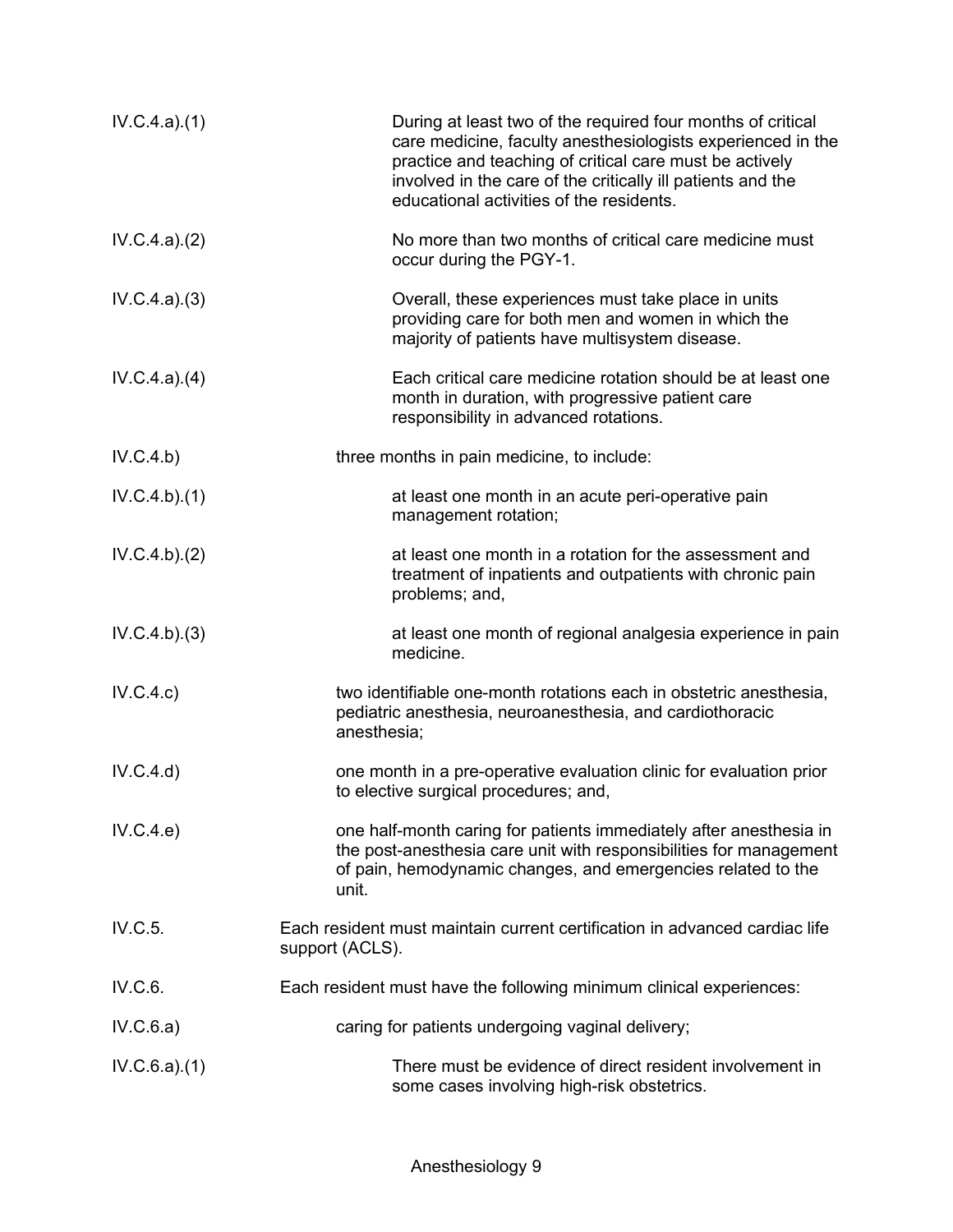| IV.C.6.b)        | caring for patients undergoing Cesarean sections;                                                                                                                                                                                   |
|------------------|-------------------------------------------------------------------------------------------------------------------------------------------------------------------------------------------------------------------------------------|
| IV.C.6.c)        | caring for pediatric patients younger than 12 years of age<br>undergoing surgery or other procedures requiring anesthetics,<br>including:                                                                                           |
| IV.C.6.c.1)      | patients younger than three years of age; and,                                                                                                                                                                                      |
| IV.C.6.c.2)      | patients younger than three months of age.                                                                                                                                                                                          |
| IV.C.6.d)        | caring for patients undergoing cardiac surgery;                                                                                                                                                                                     |
| $IV.C.6.d$ $(1)$ | The majority of these cardiac procedures must involve the<br>use of cardiopulmonary bypass.                                                                                                                                         |
| IV.C.6.e)        | caring for patients undergoing open or endovascular procedures<br>on major vessels, including carotid surgery, intrathoracic vascular<br>surgery, intra-abdominal vascular surgery, or peripheral vascular<br>surgery;              |
| IV.C.6.e.1)      | These patients must not include surgery for vascular<br>access or repair of vascular access.                                                                                                                                        |
| IV.C.6.f)        | caring for patients undergoing non-cardiac intrathoracic surgery,<br>including pulmonary surgery and surgery of the great vessels,<br>esophagus, and mediastinum and its structures;                                                |
| IV.C.6.g)        | caring for patients undergoing intracerebral procedures;                                                                                                                                                                            |
| IV.C.6.g. (1)    | These patients must include those undergoing<br>intracerebral endovascular procedures.                                                                                                                                              |
| IV.C.6.g. (2)    | The majority of these procedures must involve an open<br>cranium.                                                                                                                                                                   |
| IV.C.6.h)        | caring for patients undergoing surgical procedures, including<br>Cesarean sections, in which epidural anesthetics are used as part<br>of the anesthetic technique or epidural catheters are placed for<br>peri-operative analgesia; |
| IV.C.6.h)(1)     | Use of a combined spinal/epidural technique should be<br>counted as both a spinal and an epidural procedure.                                                                                                                        |
| IV.C.6.i)        | caring for patients undergoing procedures for complex, life-<br>threatening injuries, including:                                                                                                                                    |
| IV.C.6.i)(1)     | trauma associated with car crashes, falls from high places,<br>penetrating wounds, industrial and farm accidents, and<br>assaults; and,                                                                                             |
| IV.C.6.i)(2)     | burns covering more than 20 percent of body surface area.                                                                                                                                                                           |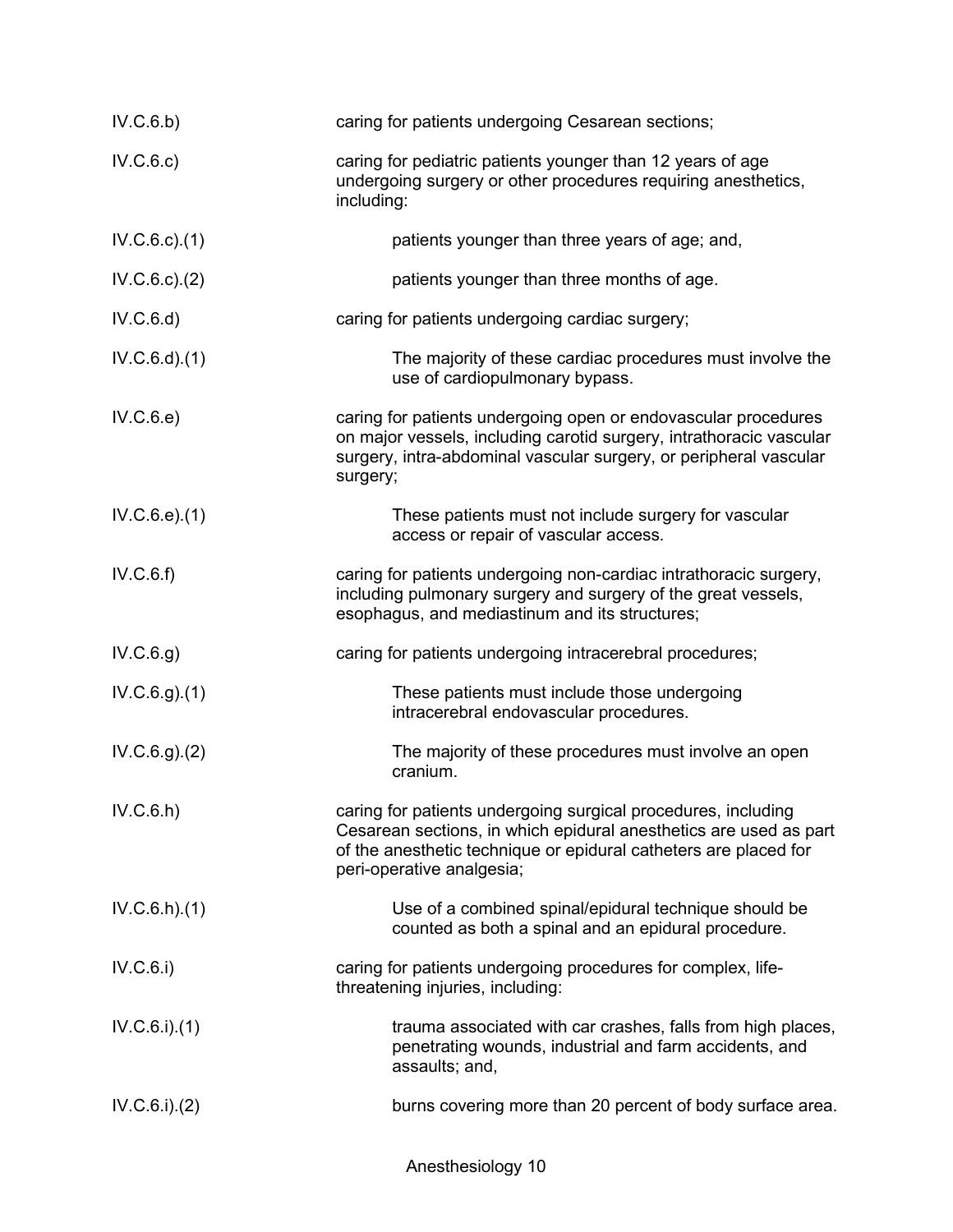| caring for patients undergoing surgical procedures for whom<br>peripheral nerve blocks are used as part of the anesthetic<br>technique or peri-operative analgesic management; and,                                                                                                                                |
|--------------------------------------------------------------------------------------------------------------------------------------------------------------------------------------------------------------------------------------------------------------------------------------------------------------------|
| caring for new patients being evaluated for management of acute,<br>chronic, or cancer-related pain disorders.                                                                                                                                                                                                     |
| Residents should have familiarity with the breadth of pain<br>management, including clinical experience with<br>interventional pain procedures.                                                                                                                                                                    |
| Residents must have experience with:                                                                                                                                                                                                                                                                               |
| a broad spectrum of airway management techniques, such as<br>performance of fiberoptic intubation, and lung isolation techniques,<br>such as double lumen endotracheal tube placement and<br>endobronchial blockers;                                                                                               |
| central vein catheter placement and ultrasound-guided placement<br>of vascular catheters; and,                                                                                                                                                                                                                     |
| placement of pulmonary artery catheter or other cardiac output<br>monitoring devices.                                                                                                                                                                                                                              |
| Residents must either participate in cases in which transesophageal<br>echocardiography is actively used or have adequate didactic instruction to<br>ensure familiarity with echocardiography techniques and interpretation.                                                                                       |
| Residents must either personally participate in cases in which<br>electroencephalography (EEG), processed EEG, or evoke potential<br>monitoring is actively used as part of the procedure or have adequate<br>didactic instruction to ensure familiarity with electrophysiologic monitoring<br>and interpretation. |
| Residents must document pre- and post-operative anesthesia<br>assessment in each patient's medical record.                                                                                                                                                                                                         |
| <b>Scholarly Activity</b>                                                                                                                                                                                                                                                                                          |
| <b>Residents' Scholarly Activity</b>                                                                                                                                                                                                                                                                               |
| Each resident must complete an academic project, including,                                                                                                                                                                                                                                                        |
| grand rounds presentations;                                                                                                                                                                                                                                                                                        |
| preparation and publication of review articles;                                                                                                                                                                                                                                                                    |
| book chapters;                                                                                                                                                                                                                                                                                                     |
| manuals for teaching or clinical practice; and,                                                                                                                                                                                                                                                                    |
|                                                                                                                                                                                                                                                                                                                    |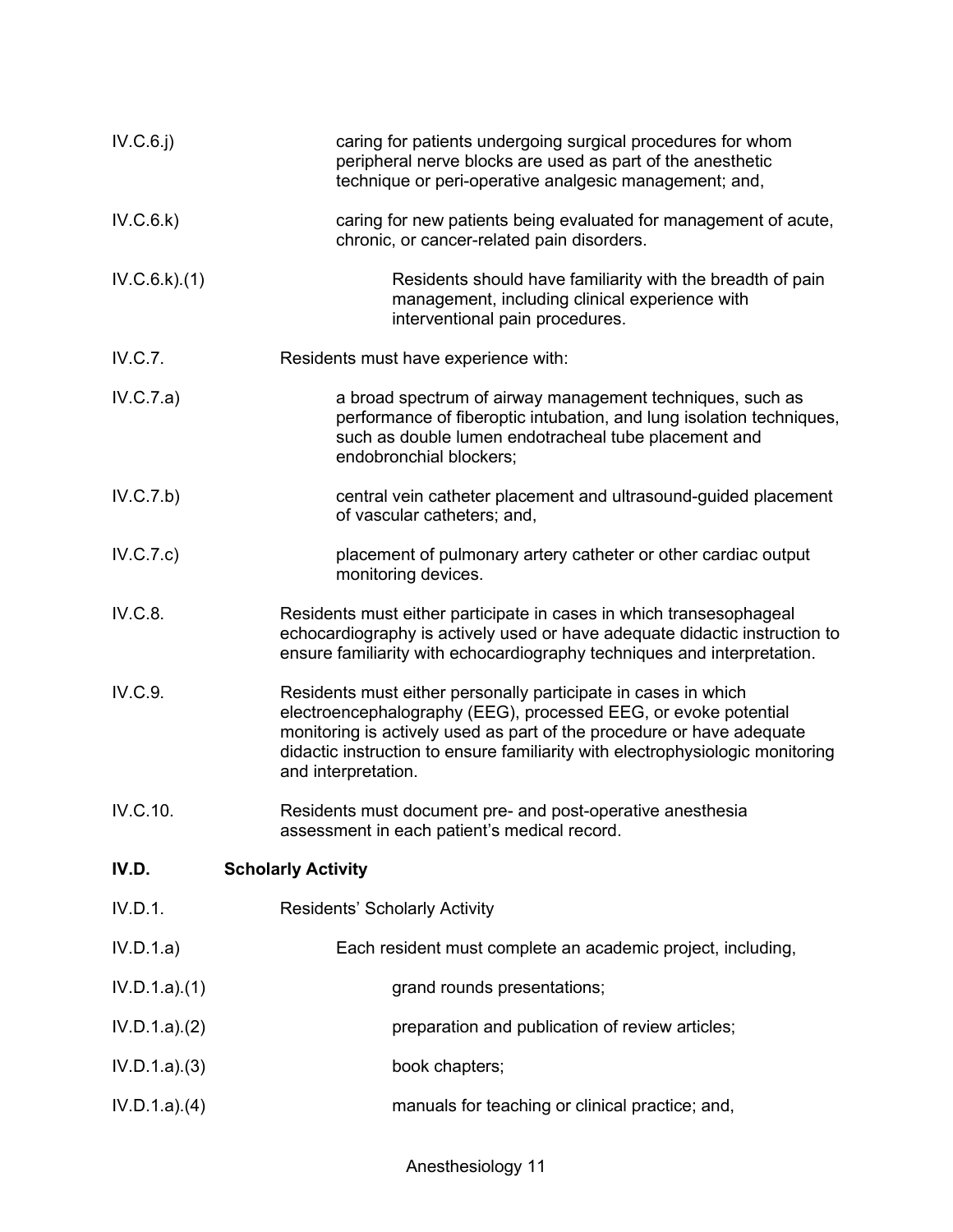| IV.D.1.a)(5) |                   | performing or participating in one or more clinical or<br>laboratory investigations.                                                 |
|--------------|-------------------|--------------------------------------------------------------------------------------------------------------------------------------|
| IV.D.1.b)    |                   | The project must be suitable for presentation at local, regional, or<br>national scientific meetings.                                |
| IV.D.1.b)(1) |                   | The project should result in peer-reviewed abstracts or<br>manuscripts.                                                              |
| IV.D.1.b)(2) |                   | A faculty supervisor must be in charge of each project and<br>investigation.                                                         |
| IV.D.2.      |                   | <b>Faculty Scholarly Activity</b>                                                                                                    |
|              |                   | See International Foundational Requirements, Section IV.D.2.                                                                         |
| V.           | <b>Evaluation</b> |                                                                                                                                      |
|              |                   | See International Foundational Requirements, Section V.                                                                              |
| VI.          |                   | The Learning and Working Environment                                                                                                 |
| VI.A.        |                   | <b>Principles</b>                                                                                                                    |
|              |                   | See International Foundational Requirements, Section VI.A.                                                                           |
| VI.B.        |                   | <b>Patient Safety</b>                                                                                                                |
|              |                   | See International Foundational Requirements, Section VI.B.                                                                           |
| VI.C.        |                   | <b>Quality Improvement</b>                                                                                                           |
|              |                   | See International Foundational Requirements, Section VI.C.                                                                           |
| VI.D.        |                   | <b>Supervision and Accountability</b>                                                                                                |
| VI.D.1.      |                   | Supervision of residents must not vary substantially with the time of day<br>or day of the week.                                     |
| VI.D.2.      |                   | In the clinical setting, faculty members should not supervise anesthesia at<br>more than two anesthetizing locations simultaneously. |
| VI.E.        |                   | Professionalism                                                                                                                      |
|              |                   | See International Foundational Requirements, Section VI.E.                                                                           |
| VI.F.        |                   | <b>Well-Being</b>                                                                                                                    |
|              |                   | See International Foundational Requirements, Section VI.F.                                                                           |